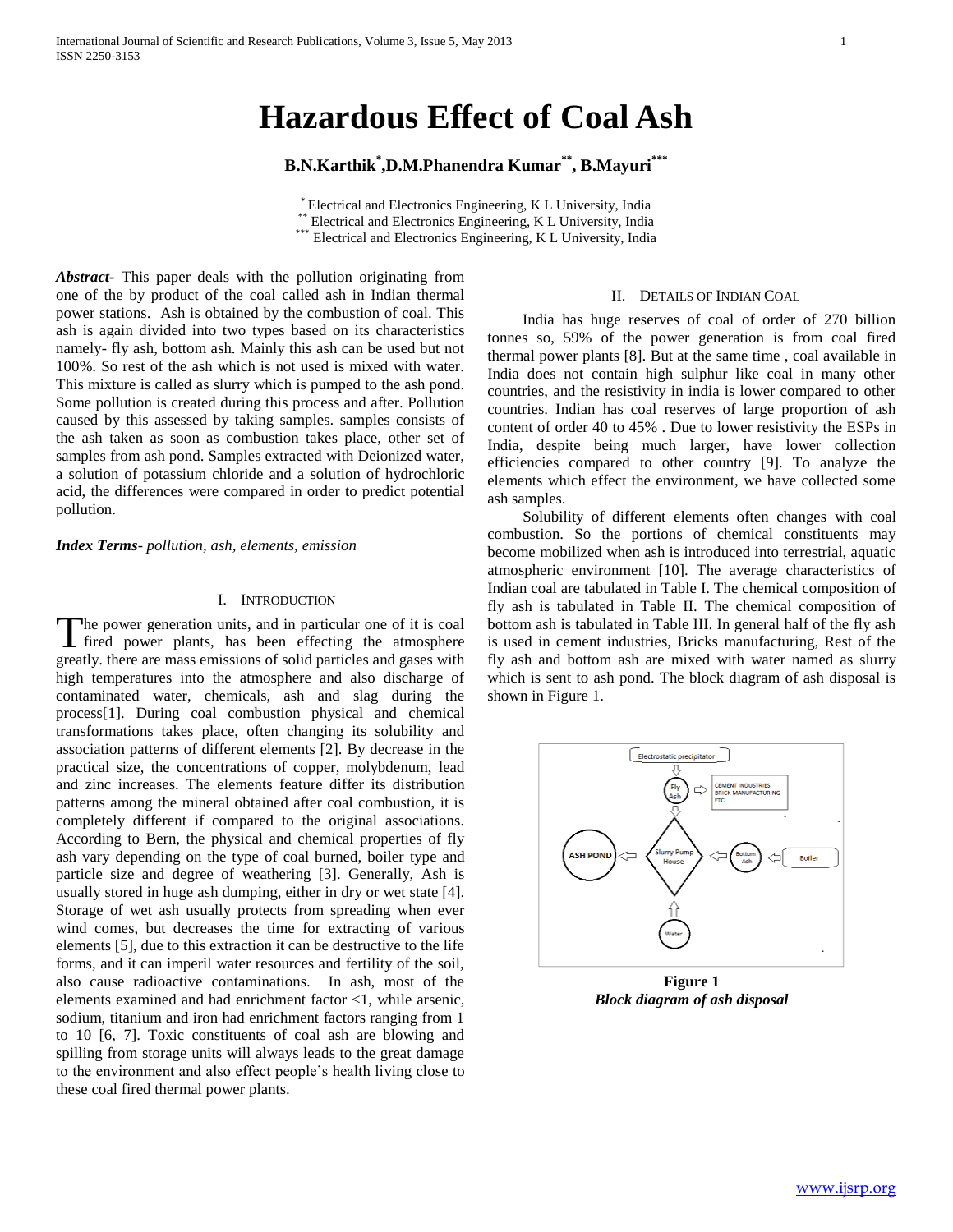**Table I** *Average characteristics of Indian coal*

| <b>SNO</b>                  | <b>CHARACTERISTICS</b> | VALUES (%) |  |  |
|-----------------------------|------------------------|------------|--|--|
|                             | Moisture               | 9.6        |  |  |
| $\mathcal{D}_{\mathcal{L}}$ | Ash                    | 40         |  |  |
| 3                           | Sulphur                | 0.363      |  |  |
|                             | Silicon dioxide        | 59.35      |  |  |
| 5                           | Aluminium oxide        | 22.04      |  |  |
| 6                           | Calcium oxide          | 8.05       |  |  |
|                             | Magnesium oxide        | 5.57       |  |  |

**Table II** *Chemical composition of Indian fly ash*

| <b>SNO</b>              | <b>FLY</b><br><b>ASH</b> | VALUES (%) |  |  |
|-------------------------|--------------------------|------------|--|--|
|                         | <b>COMPOUNDS</b>         |            |  |  |
|                         | Silicon dioxide          | 60.83      |  |  |
| $\mathfrak{D}$          | Aluminium oxide          | 26.63      |  |  |
| 3                       | Iron oxide               | 4.19       |  |  |
|                         | Magnesium oxide          | 0.80       |  |  |
| $\overline{\mathbf{a}}$ | Calcium oxide            | 3.03       |  |  |
|                         | Potassium oxide          | 0.90       |  |  |

**Table III C***hemical composition of bottom ash*

| <b>SNO</b>                  | <b>BOTTOM ASH</b> | VALUES (%) |  |  |
|-----------------------------|-------------------|------------|--|--|
|                             | <b>COMPOUNDS</b>  |            |  |  |
|                             | Silicon dioxide   | 53.6       |  |  |
| $\mathcal{D}_{\mathcal{A}}$ | Aluminium oxide   | 25.3       |  |  |
| 3                           | Iron oxide        | 3.98       |  |  |
|                             | Calcium oxide     | 2.98       |  |  |
| 5                           | Magnesium oxide   | 4.2        |  |  |

## III. EXPERIMENT OF EXTRACTION

 To estimate the pollution caused by extraction of some chemical constituent elements after ash is being pumped to ash pond. Here we are going to take samples and were subjected to extract. The first kind consisting of ash taken as soon as combustion takes place .While other is taken at the ash pond. these samples were extracted by using deionized water, A 1.6mol/L solution of potassium chloride, and 0.0017mol/L solution of hydrochloric acid .the differences in extractability are compared in order to predict the pollution .the ratio of liquid with solid is 10:1 and kept it for 20 hours in the closed glass vessel .

 After both extractions the residues were cleaned with deionized water, and the combined extracts and cleaning were analyzed by using shimadzu AAS. The following wave lengths were used: 284.2nm (Magnesium), 765.5nm (potassium),

423.7nm (Calcium), 214.19nm (Zinc), 356.9nm (Chromium), 194.7nm (Arsenic), 226.98nm (Cadmium), 217.0nm (lead).

**Table IV Concentration details after extraction (mg kg-1 )**

| Sample                    | Coal ash |                |            | Ash pond |            |            |
|---------------------------|----------|----------------|------------|----------|------------|------------|
| Extracti<br><sub>on</sub> | $H_2O$   | <b>KC</b><br>L | <b>HCL</b> | $H_2O$   | <b>KCL</b> | <b>HCL</b> |
| Cr                        | 3.7      | 2.8            | 36.7       | $\theta$ | 3.2        | 37.65      |
| Zn                        | $\Omega$ | 2.30           | 15.42      | $\theta$ | 1.75       | 16.34      |
| As                        | 4.56     | 13.5           | 5.40       | 6.75     | 11.32      | 10.91      |
| C <sub>d</sub>            | $\Omega$ | $\theta$       | $\theta$   | 0        | $\theta$   | $\theta$   |
| P <sub>b</sub>            | $\theta$ | $\theta$       | $\theta$   | $\theta$ | $\theta$   | $\theta$   |
| Ca                        | 2195     | 896<br>9       | 1093       | 1237     | 8838       | 1182       |
| Mg                        | 1.55     | 189<br>9       | 135.8      | 0.39     | 1916       | 138.4      |
| K                         | 103.4    |                | 487.6      | 62.43    |            | 405.5      |

### IV. RESULT ANALYSIS

 The Concentrations of extraction are tabulated in Table IV. After analysis of samples we have found that Pb and Cd were not detected in any of the extraction and other elements revealed the following behaviour. Cr is one of the elements which are extensive pollutants, considering exchangeable fractions only [11, 12]. These results have shown that chromium is already released during and after pumping to ash pond.

 Where Zinc has not present in water extraction, but showed its behaviour in the case of kcl extraction so dry ash contain more extractable zinc than the samples of ash pond. Half of the ion exchangeable Zn is released during the ash pumping to ash pond.

 Where coming to Arsenic it can be extractable from all samples, but here we observed that there is unexpected increase of water extraction at ash pond, so after mixing with water and at the time of pumping mobility of As increased.

 Alkaline earth and alkaline major elements show similarity in their behaviour Calcium, potassium and Manganese are significantly extracted during the ash pumping. Here in river water extraction of ash have only slight influence on ionexchangeable fractions Ca. Where K was not analyzed because extraction was performed with KCL. At the time of pumping Ca seems to be the largest pollutant. Near ash pond Cr is the largest pollutant.

#### V. CONCLUSION

 Zn, Cr and Ar are elements were extracted during and after pumping. Cr is the largest pollutant which is toxic and danger to the environment. If human exposes to chromium it leads to lung